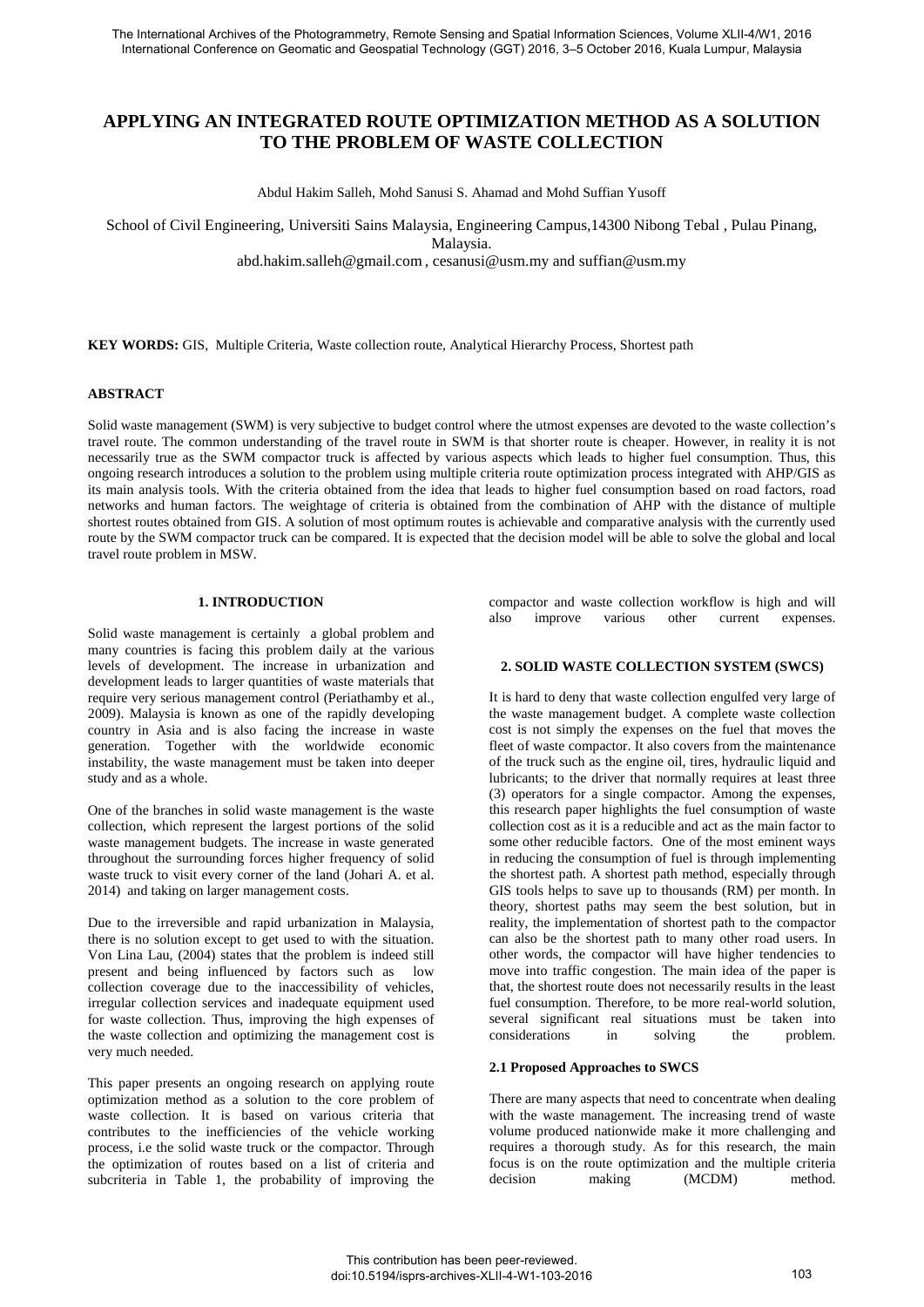The International Archives of the Photogrammetry, Remote Sensing and Spatial Information Sciences, Volume XLII-4/W1, 2016 International Conference on Geomatic and Geospatial Technology (GGT) 2016, 3–5 October 2016, Kuala Lumpur, Malaysia

| #              | Factor                     | Criteria                                                                                                                                                                 | Reference(s)                                                                                                                                                                                                                                                                            |  |  |
|----------------|----------------------------|--------------------------------------------------------------------------------------------------------------------------------------------------------------------------|-----------------------------------------------------------------------------------------------------------------------------------------------------------------------------------------------------------------------------------------------------------------------------------------|--|--|
|                | Road Factor                | Traffic lane width<br>a.<br>Design speed<br>b.<br>Traffic calming device<br>c.<br>On road parking<br>d.<br>Vertical alignment<br>e.<br><b>Toll Plazas</b><br>$f_{\cdot}$ | Uwadiegwu, D.O. (2013); Wijayaratna, S. (2015)<br>Shaheen et al. (2007); Arendse et al. (2012)<br>Haworth et al. $(2001)$ ; Arendse et al $(2012)$<br>Uwadiegwu, D.O. (2013); Ibrahim et al. (2011); Hokao et al. (1999)<br>Haworth et al. (2001); DHV E&T (2005)<br>Kang, Y. S. (2000) |  |  |
| $\overline{c}$ | Road Network               | Frequent junctions<br>g.<br>Traffic lights<br>h.<br>Roundabout<br>1.<br>side<br>Right<br>junction<br>$\mathbf{1}$ .<br>(unsignalized)                                    | Uwadiegwu, D.O. (2013); Lahart J. (2013)<br>DHV E&T (2005)<br>Haworth et al. (2001); DHV E&T (2005)<br>Ahmed et al. $(2015)$                                                                                                                                                            |  |  |
| 3              | Related<br>Human<br>Factor | of<br>Pedestrian<br>k.<br>Absent<br>walkway<br>Zebra crossing<br>1.<br>Bus/Taxi stop<br>m.<br>School<br>n.                                                               | Hokao et al. (1999); Tulu et al. (2013); Kim, J. (2014)<br>Tulu et al. (2013); Arendse et al. (2012); Zeeger et al. (2010)<br>Zeeger et al. (2010); Kim, J. (2014)<br>La Vigne, N.G. (2007); Zeeger et al. (2010); Kim, J. (2014)                                                       |  |  |

Table 1. List of research factor and criteria

The waste collection route is one of the most important factors that always need to be updated. Continuous housing and industrial development force the waste management authority to plan ahead of schedule. If not, an unnecessary amount of the budget could be wasted. Therefore, it is best for the authority to apply the most appropriate route optimization methods. Currently, there are various methods being proposed and studied in achieving the most efficient route for the waste collection process. All of these methods were made to fill the gaps of problem or flaws that are present in the current methods.

In MCDM practice, it must have the multiple aspects and criteria. Through the involvement of a variety of criteria from many aspects, a more practical results can be obtained from the calculations or algorithm. There are many multicriteria methods that were used in waste management, but most of it is to find the best site for waste dumps or landfill. (Sener,S. et al.,2010; Jafari,S. et al., 2010; Afshari,M.,2014; Kara,C., 2012; Ibrahim, E.H., 2011), are a few examples of MCDM landfill site selection studies.

Research by Ahmed & Asmael (2009) focussed on the new optimal route for Baghdad city road construction, linking between two locations Alkadomiyah and Algria'at. The research applies the Analytical Hierarchy Process (AHP) method to produce weights of four (4) criteria through pairwise comparison. The criteria are soil, distance, slope and land use. The derived weight was applied in the GIS based analysis, to produce an optimum route between four (4) paths with the consideration that save money, time and effort.

Hazardous materials (HAZMATs) transportation requires serious security setting in its travelling route. The safety in terms vehicle collisions and potential exposure to the public, and cost are the main considerations in the truck routing. Huang (2006) used five (5) factors in his research i.e. exposure, socioeconomic impact, risks of hijack, traffic conditions and emergency response. These factors were also being pairwise compared and weights were obtained through AHP and is further analyzed using GIS technology. The results show that the final recommended and the most effective route.

This research presents a new route optimization method which takes into account multiple number of criteria in a multiple optimized route. In specific, these criteria will determine the best route for the compactor based on the route optimization used using AHP and Geographical Information System (GIS) analysis tools.

Nowadays, the vehicles commonly used to collect waste in residential and small industrial area are the compactor. The compactor can fill up to ten of tons of waste in a single trip. Starting from a depot and end up at the landfill site before returning back to the depot, the compactor faced many on road disturbance which contributes to the inefficiency of its movement.

The hypothetical concept of this study claimed that the shortest route may or may not be the most optimized route for the compactor. Burhamtoro et.al, (2013) states that "the cost of transporting waste should consider the traffic conditions of the working areas inevitably affecting the vehicle speed. Shortest route in most cases will be affected by traffic congestion as most drivers would prefer to use it. But by spending more time in slow traffic, a significant amount of fuel will be wasted (HumanitarianResponse, 2013).

Moving in slow traffic forces the driver to frequently changing gear, brake and accelerate, thus consuming more fuel (Haworth, and Symmons, 2001). In addition, the weight of the vehicle also gives impact as the heavier the vehicle, the more fuel is required in moving the vehicle (Archer et. al, 2008). As in this study, the compactor which is already heavy on its own weight, but will be heavier as more waste is collected. Therefore, the most optimized route for the compactor is the route that gives optimal impact on the fuel consumptions.

In order to address such matters, a number of criteria were selected based on its potential of creating disturbance to the compactor movement. The criteria were selected solely based on its characteristic in affecting a smooth vehicle movement. There are three (3) factors and a total of fourteen (14) criteria altogether.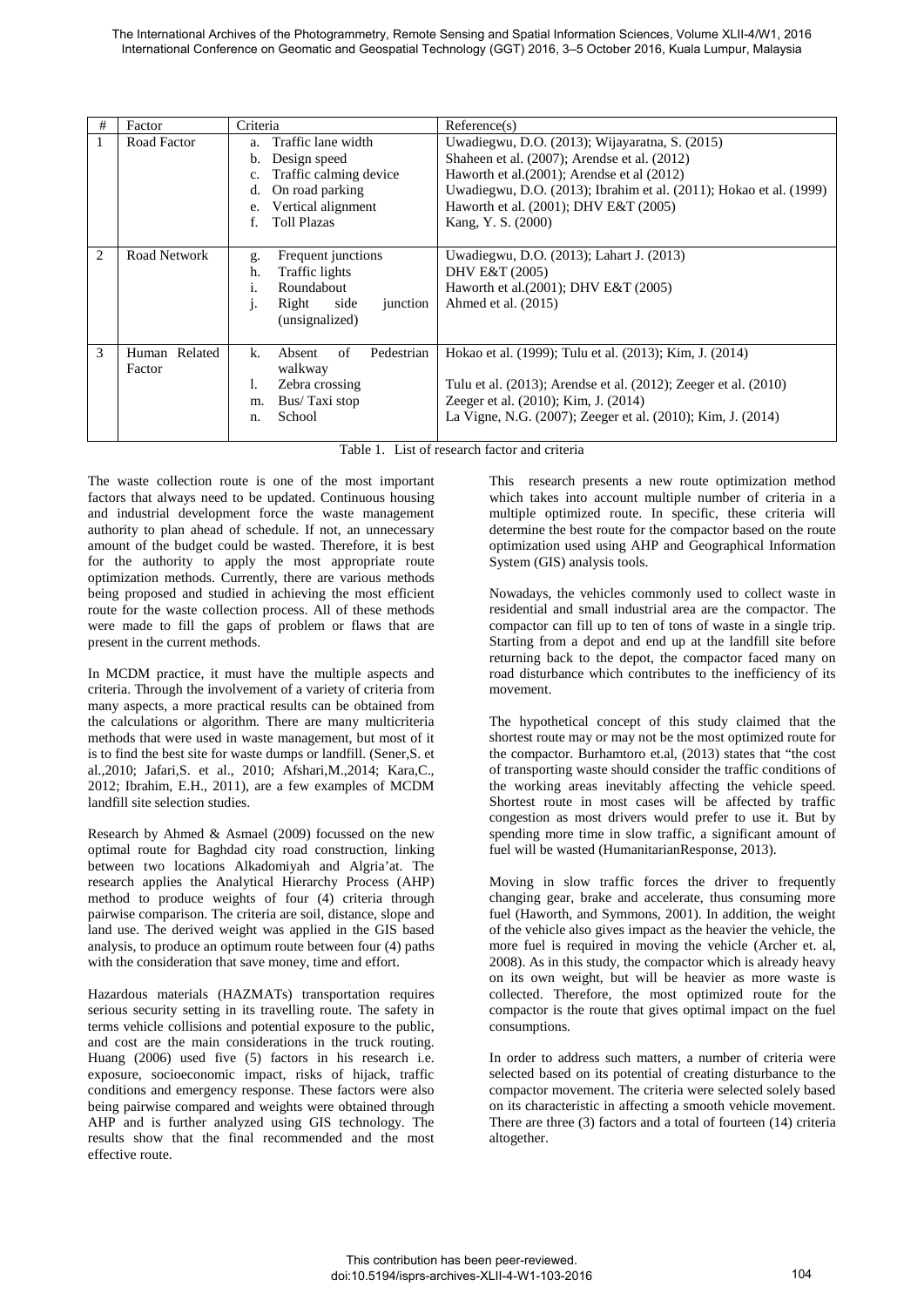### **2.2 Multicriteria Decision Making (MCDM)**

All the criteria will be analyzed through AHP - multicriteria decision making methods. The AHP is a multicriteria decision analysis that have been widely used and refined since its introduction by Thomas L. Saaty in 1970s. Instead of stating that a decision made is correct, AHP helps the researcher or decision makers to find and understand the best decision that suits the research objective together with the understanding of the problems. It can organize and analyze psychological based complex decisions in various fields of study and represent it in mathematical form.

The source of numeric which represents the intensity of importance is obtained from a questionnaire or interview sessions with the respondent. The fundamental scale of the intensity is presented in Table 2. The numeric value shows the intensity of the importance of one criteria over the other.

| Definition                             |  |  |  |  |
|----------------------------------------|--|--|--|--|
|                                        |  |  |  |  |
| Equally importance                     |  |  |  |  |
| Weak or slight<br>Moderate importance  |  |  |  |  |
|                                        |  |  |  |  |
| Strong importance                      |  |  |  |  |
| Strong plus                            |  |  |  |  |
| Very strong or demonstrated importance |  |  |  |  |
| Very, very strong                      |  |  |  |  |
| Extreme importance                     |  |  |  |  |
|                                        |  |  |  |  |

Table 2. The AHP Scale (Saaty, 2008)

Once the decision maker systematically assigned the elements or criteria to be compared in two at a time, the process of transferring of information from the psychological aspects of the mathematical form is started. This process is known as pairwise comparison and it involves numerical value. The numerical value represents the intensity of the importance of one criterion to the other. The pairwise comparison of criteria was made in a form of questionnaire and is going to be answered by whom, who affected by the criteria or the experts in that particular field. In this research, the respondent will be the solid waste management decision maker and the compactor driver. It can also be extended to any heavy truck driver as the criteria is related.

The decision makers' preferences are evaluated to produce the criteria weight together with the consistency test. In this research, it represents the initial weight.

## **2.3 Route Optimization**

With the weight of each criteria, the route optimization stage will then be initiated. The route optimization stage will begin with the finding of multiple route of shortest paths. There are two categories of shortest path algorithms, one with graph only and the other with an addition of artificial intelligent. The comparison is clearly made between the Dijkstra's algorithm (first category) and Simplified Ant Colony Optimization (second category) by Mariusz Dramski. Dijkstra's algorithm was chosen as the suitable algorithm by its straightforwardness based on two parameters – average time of finding a solution and the length of found path. Mariusz represents the finding in Figure 1.



Figure 1. SACO vs Dijkstra – paths (Mariusz D., 2012)

The multiple shortest path of Dijkstra's algorithm obtained will be processed together with the weight of criteria obtain in AHP. The weight of each criteria will be combined with the route by the presence of the criteria on the route and the secondary weight of the criteria will be produced through distances of its segment. But if the criteria are absent, there will be no secondary weight of that particular route segment.

**2.3.1 Scoring calculations:** The purpose of the scoring calculations is to produce the rating of optimal routes referring to the criteria that are available throughout the shortest path. The fundamental variables of the criteria in the scoring calculation are the primary weight value of criteria obtained from the AHP and the distance value obtained from the Dijkstra's shortest path of ArcGIS software. At the end of the calculations, the total value of secondary weight which has been normalized is obtained. These total value of secondary weight is the score, which determines the rating of the routes. Highest value of score represents the most disturbed route, thus not an optimized route.

**2.3.2 Types of secondary weight calculation:** The secondary weight can be in three forms – directly proportional, inversely proportional or point value. The directly proportional calculation is where the distance and the weight of criteria increases as the value of variable road distance grew larger. The weight will becomes larger and more significant as the road distance is longer. Based on the list of criteria in Table 1, the criteria used in the directly proportional intensity calculation are Traffic Lane Width, Designed Speed, On Road Parking, Vertical Alignment, Absent of Pedestrian Walkway.

The second type of secondary weight calculation is the inversely proportional. This calculation is inversely proportion to the value of the road distance. The smaller the value of the road distance, the higher the value of weight. The criteria in Table 1 involved in the inversely proportional calculation are Frequent Junctions, Traffic Lights, Traffic Calming Devices, Right Side Junction, Zebra Crossing, and Bus/Taxi Stop.

The last type of secondary weight is the point value. Whenever the criteria is met, the value from the primary weight is directly taken into the secondary weight value. The criteria involved are the Toll Plazas, Roundabout and Schools. (Table 3)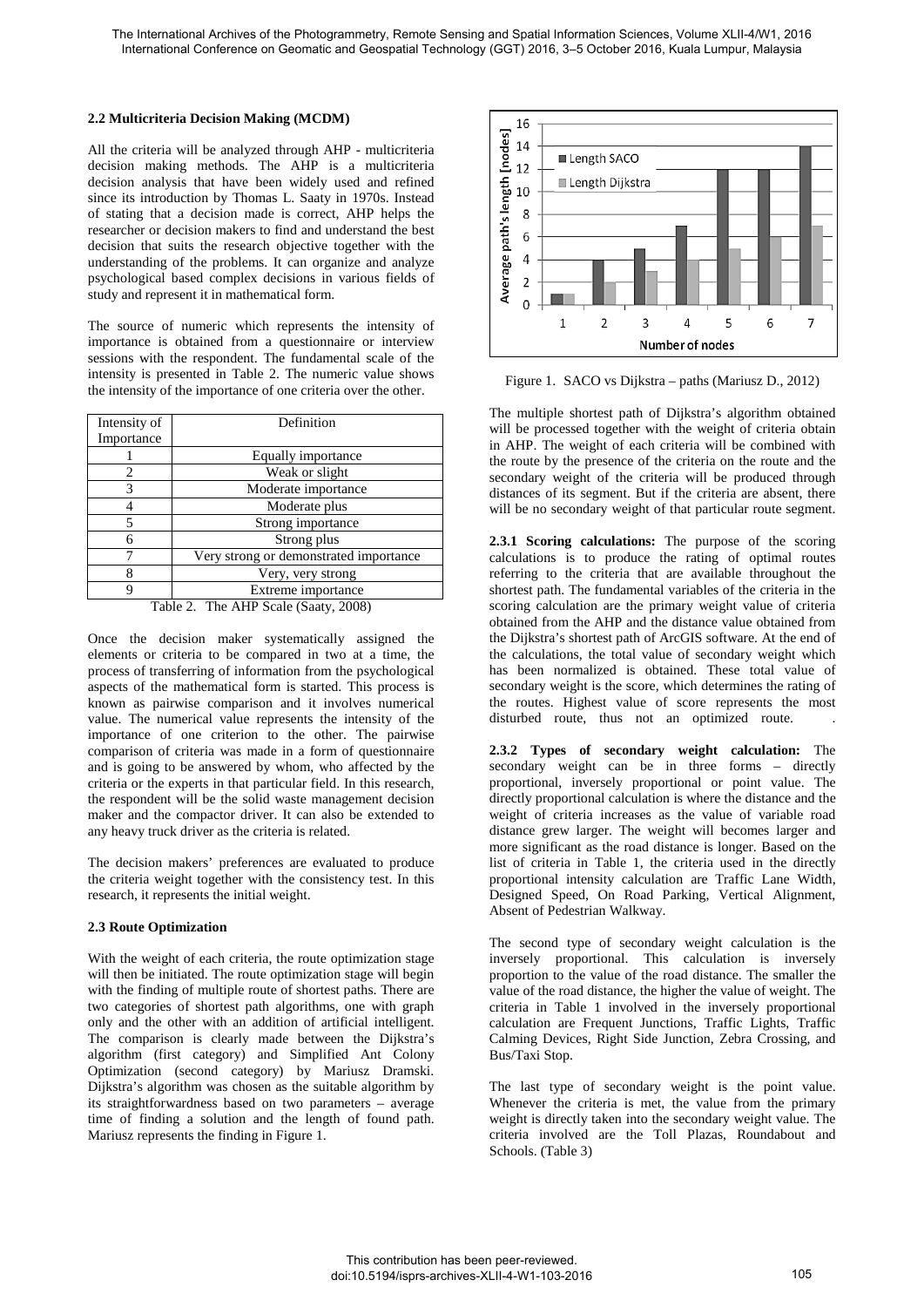These criteria were sorted into the calculation categories based on the road distance guidance provided by Malaysian Public Works Department (JKR) and its potential in creating traffic flow disturbance without value of distance.

Furthermore, the JKR also mentioned a few distance of which relates one criterion to another. Thus, brings the

| Criteria        | Type of Distance |                  | Type of Calculation |              |       | <b>JKR</b> Distance    |
|-----------------|------------------|------------------|---------------------|--------------|-------|------------------------|
| (refer Table 1) | Similar          | Criteria of Road | Directly            | Inversely    | Point | <b>First Dimension</b> |
|                 | Criteria         | Segment          | Proportional        | Proportional |       |                        |
| a               |                  |                  |                     |              |       | <b>NIL</b>             |
| b               |                  | ✓                |                     |              |       |                        |
| $\mathbf{C}$    |                  |                  |                     |              |       | <b>NIL</b>             |
| d               |                  |                  |                     |              |       |                        |
| e               |                  | ✓                |                     |              |       |                        |
| f               | $\checkmark$     |                  |                     | ✓            |       |                        |
| g               | $\checkmark$     |                  |                     |              |       |                        |
| h               |                  |                  |                     |              |       |                        |
|                 | $\checkmark$     |                  |                     |              |       |                        |
|                 | ✓                |                  |                     | ✓            |       |                        |
| $\bf k$         | $\checkmark$     |                  |                     |              |       |                        |
|                 |                  | $\text{NIL}$     |                     |              |       | NIL                    |
| m               |                  | $\text{NIL}$     |                     |              |       | $\mbox{NIL}$           |
| $\mathbf n$     |                  | <b>NIL</b>       |                     |              |       | <b>NIL</b>             |

Table 3.Shows the rules for the secondary weight calculation

**2.3.3 Types of road distance value:** The value of variable road distance is divided into two i.e. based on criteria road segment (start to end) and distance between two similar criterion (Figure 2). The road distance based on criteria road segment can be simply explained in terms of its distance from the very beginning of the criteria until it reach or surpass the distance guidance provided. This type of road distance calculates the secondary weight based on the segment itself without having any relation with another similar criteria. For example, according to JKR, the distance of vertical alignment which is equals to or more than 4% must not be more 3km. Therefore, when the vertical alignment of more than 4% is not yet reach 3km in distance, the secondary weight will remain zero (0), no disturbance.

For the second type of distance calculation, the distance is based on the distance between two similar criterion. The advantage of this method is the distance between two similar criterion is directly captured, thus easier to be analysed. But if the total number of the similar criteria is odd, then the distance is selected in two ways – start with the first criterion or start with the second criterion. The selected ways is the one with higher value of weight, which represents higher amount of road disturbance. For example, one of the criteria that falls into the second type of distance calculation is the traffic light. In the result of a shortest path stated that the total number of traffic light is eleven (11), which is odd in number. The distances will be captured on both ways at its beginning, the distance from 1-2,  $3-4$ ,  $9-10$ , with the remaining traffic light number 11; and the distance from 2-3, 4-5,…,10-11, which ends at the last traffic light. From these two ways of distance captured, the highest value of road disturbance will be used.

secondary weight calculation to a second dimension calculation. Although it is not available for all the listed criteria, but the weight of such disturbance should also be taken into considerations. For example, the JKR mentioned that the zebra crossings should be located not less than 250m from any signalized intersections. Therefore, after the first dimension of distance were captured, secondary screening process must be initialized to detect and capture any available second dimension relationship. Through this method, results in high accuracy can be retained.

Lastly, the total of all secondary weights is calculated using simple addition process throughout the shortest path route. Then from the total weight value, the normalization process of the value is applied.

**2.3.4 Controlled calculations:** Controlled calculations is the calculation of the secondary weight based on the availability of distance value. As previously mentioned, there are two types of calculation which based on distance – the directly proportional and inversely proportional of distance by segment and distance between two similar criterion. There are also first and second dimensions that need to be covered.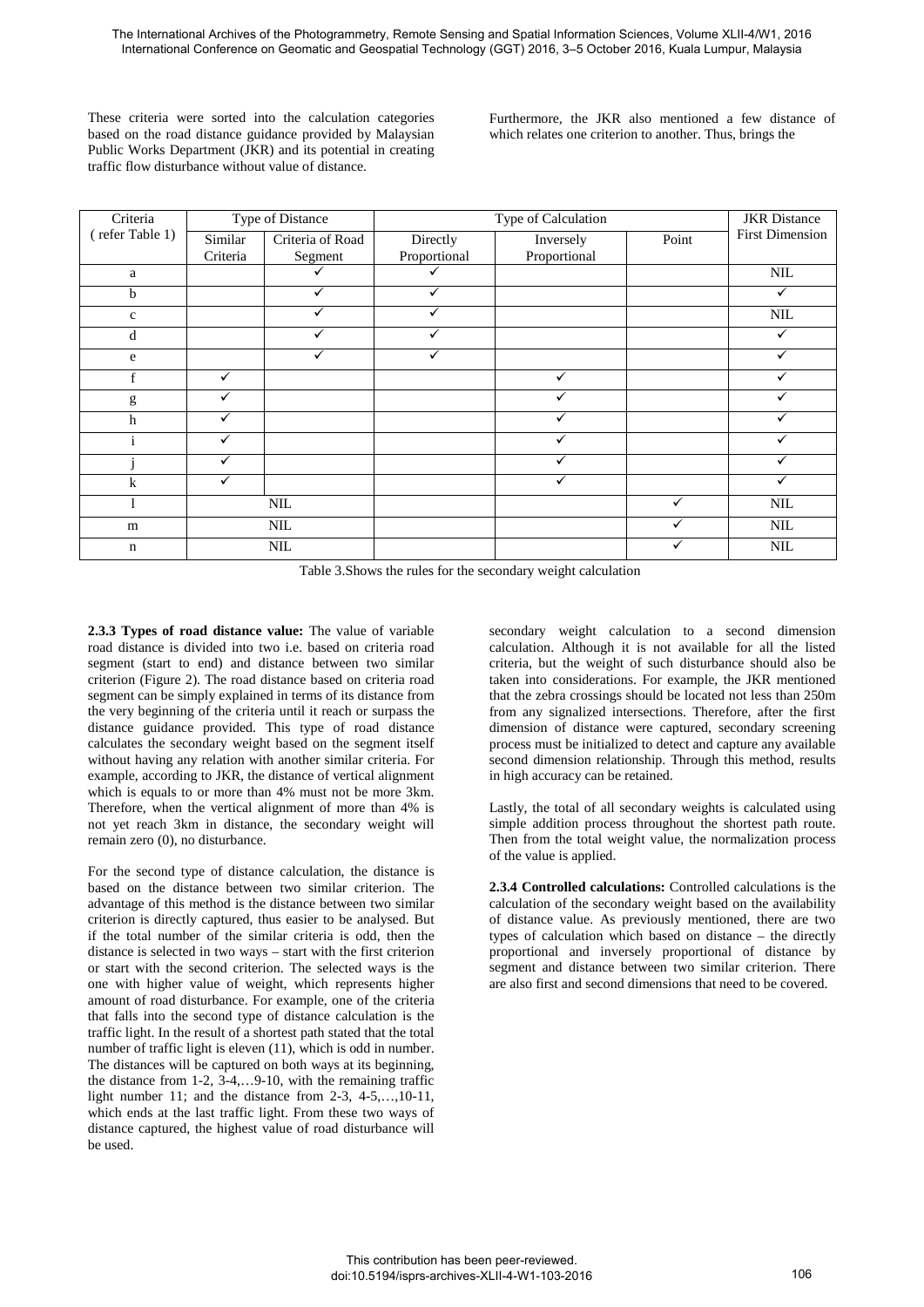

Figure 2.Flow in finding secondary weight

The controlled calculations is calculated using Microsoft Excel in the form of single path, where there are a series of dummy criteria being compiled together with distance value. The are three variables which is being tested – the primary weight value of a criteria, the distance limitations provided by JKR and the distance under condition which is the true distance on land but being limited by the value of distance limitations of JKR.

Begin with the directly proportional where as the value of distance increases, the value of the secondary weight or the intensity of disturbance increases. The formula that is being applied is as follow:

$$
W_2 = \frac{X_c \, m}{X_c m} \cdot W_1 \tag{1}
$$

Next is the inversely proportional where as the value of distance increases, the value of the secondary weight decreases. The formula for the inversely proportional is as follow:

$$
W_2 = \frac{X_L - X_c}{X_L} \cdot W_1 \tag{2}
$$

Then as for the point, which does not related to any distances. The formula is as follow:

$$
W_2 = W_1 \tag{3}
$$

where  $W_2$  = Secondary weight  $W_1$  = Primary weight  $\mathbf{X}_{L}$  = Distance limitations  $\mathbf{X}_n$  = Distance under conditions

The first test is the test on value of distance under condition where the distance value is set to increase consistently while the limitations and primary weight is set to a fixed value. The results obtained are as follow:



Figure 3. (Above) Fixed Distance Limitations Vs Increasing Distance Condition. (Below) Fixed Primary Weight Vs Results of Directly Proportion and Inversely Proportion of Secondary Weight

**List of Criteria** 

From the Figure 3, the results of directly proportion and inversely proportion of secondary weights shows that value of distance condition effects the value of secondary weights. As the distance condition reach the value of distance limit, the secondary weight of directly proportion reaches its maximum value while inversely proportion reaches its minimum value.

Next, the second test focused on the value of primary weight. The primary weight is set to increase consistently for both directly and inversely proportion, while the value of distance condition and distance limits were set to a fixed value. The results obtained are as follow:

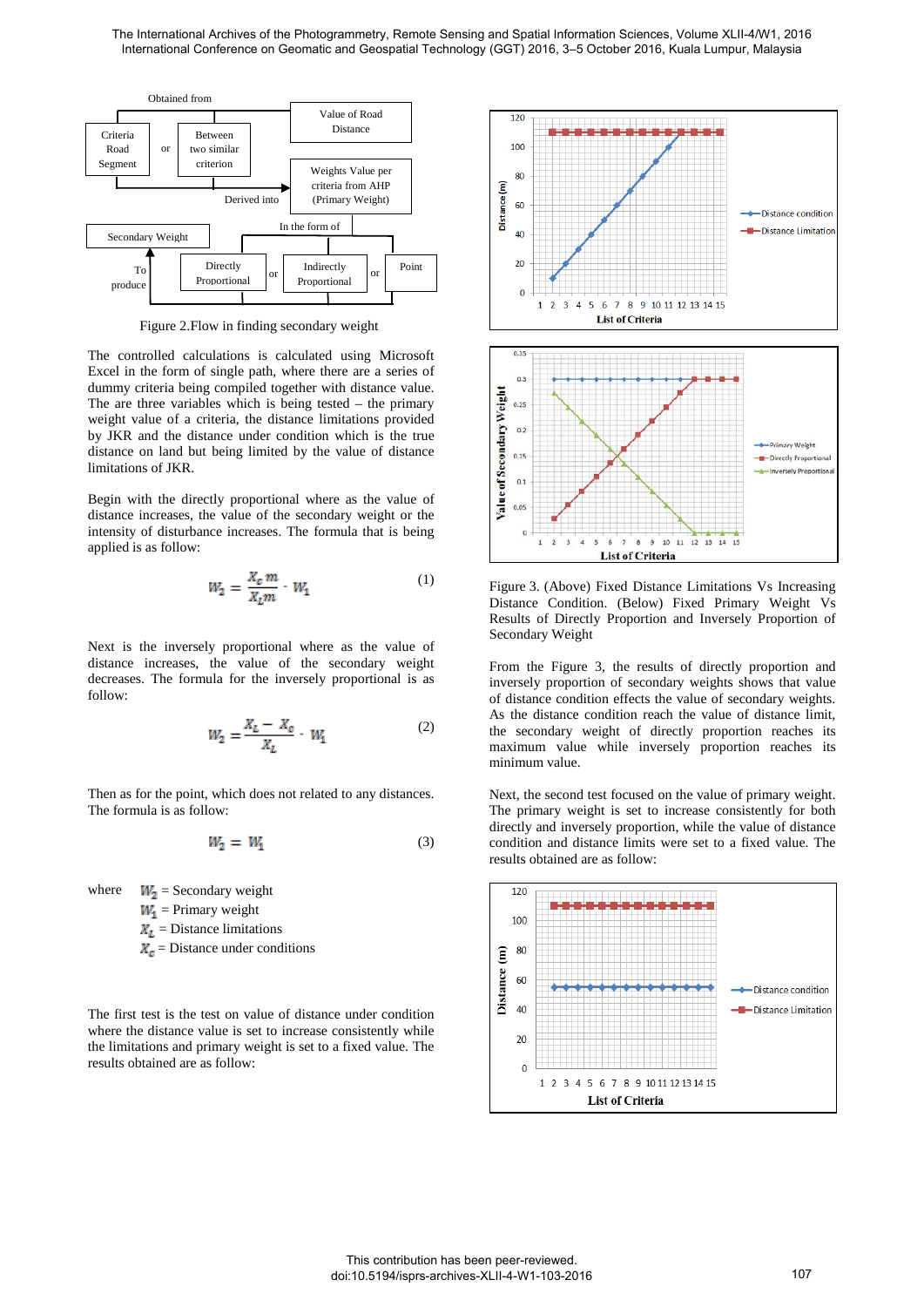

Figure 4. (Above) FIxed Distance Limits Vs Fixed Distance Conditions. (Below) The trend of graph of both directly and inversely is consistently increased

From the Figure 4, this is a pure test of primary weight effects on the secondary weight. Due to the consistent distance limits and condition, both the secondary weight of directly and inversely react the same manner, which is consistently increase.

Lastly is the test on the distance limitations. The distance limitation is set to increase consistently while the primary weight and actual distance is set to fixed value. The results obtained are as follow:



Figure 5. (Above) Fixed Actual Distance Vs Increase Distance Limit. (Below) Secondary Weights as the result of trend of Distance under Condition

From the Figure 5, the value of secondary weight begins with a consistent set of value until the value of distance condition is separated from the distance limitation. Thus creates a decrease in weight for the directly proportional formula and increase in weight for the inversely proportion.

**2.3.5 Scores:** Scores is the sum of all secondary weight values of a single path. Scores represent the total disturbance that a single path had. Therefore, high score value as compared to other means that it is not an optimized route. A lower score is more prefereable. The formula to obtained the score of a single path is as follow:

$$
S = \sum_{k=1}^{n} W_2 \tag{4}
$$

where  $S =$  Scores of the single path

n = number of set of criteria captured in a path  $k = constant$  increment of secondary weight,  $M_{\odot}$ 

 $W_2$  = value of secondary weight

**2.3.6 Normalizing of score:** Through the iteration of Dijkstra's shortest path algorithm, a multiple shortest route will be obtained. Each of these shortest route will bring a different compilation of road condition and environment, thus producing different scoring values. If all the intensity values are simply added, then there will be a possibility that the longer route, will always have the highest score and not being chosen as the optimized route. Therefore, a normalization method of the total secondary weight values among the multiple shortest route is essential. This is to ensure the high accuracy of the results is sustained.

There are two (2) common types of normalization method i.e. the z-score normalization and min-max normalization method. These methods ensure that various conditions or cases can be solved in its finest way. The min-max method is a single set of value normalization, but the study obtained multiple set of values from the multiple shortest route. Therefore, the normalization method that is used in this research is the standardization or the z-score method. This method puts the various range of secondary weight values from multiple sets of shortest path route into a standard form through the mean and standard deviation. The results will be a numeric value which can be compared with one to another without having any bias, especially in terms of 'long route high score cases'.

### **2.4 Challenges**

Based on the diagram in Figure 6, there are two challenges that can be raised. Firstly, the concern is on the criteria in the AHP- MCDM itself. This is due to the unavailable compiled factors that affect the smooth travel of a heavy vehicle and its consistencies in the compilation. The second challenge is in the aspect of multiple shortest route. The ArcGIS network analysis only provides a single route of shortest route. The first method proposed to be used has multiple route via the shortest route and fastest route. Therefore, the results will be biased as the priority of the algorithm of the route itself is different. The only solution for this challenge is through dynamic programming which retrieved a few shortest route through the process of iteration.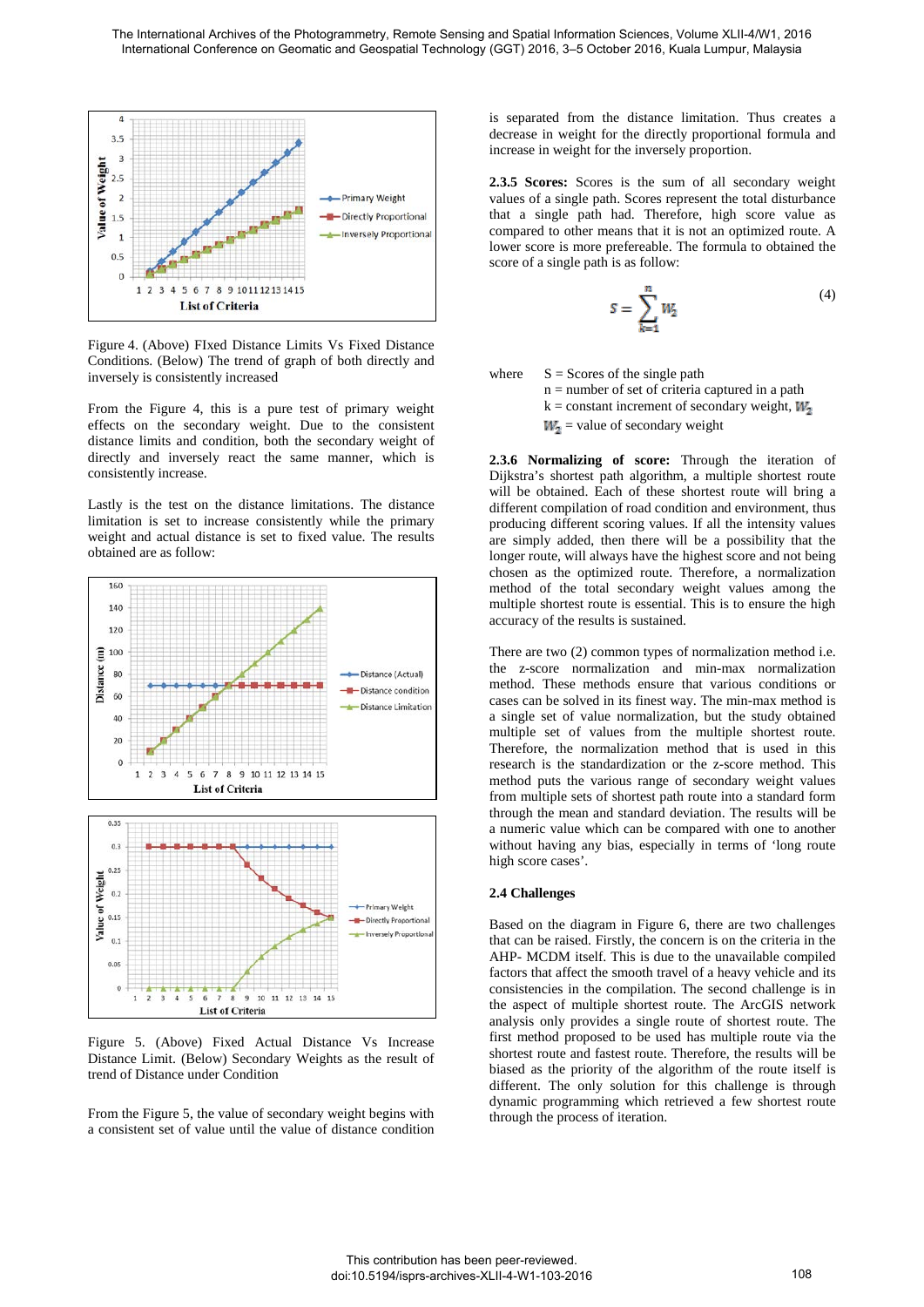### **2.5 Research Contributions.**

Most of the current route optimization methods focus on the mathematical aspect of the algorithm itself. The main target of this research is to view the route optimization of waste collection in a different perspective. This research focus on the various criteria that will contribute to the inefficiency of waste collector movement and embed it together with multiple optimized routes to see which of them has the least on the road disturbance or the lowest final score. The results will be further analyzed in terms of its speed, time and fuel consumptions between the optimized routes. The key objectives is to identify the factors that affect the smooth travel of a waste compactor. Then, a model in route optimization method based on multiple on-road disturbance criteria will be build where the analysis is focused on speed, time and fuel consumptions for optimal route.

The research was planned to solved route optimization for local waste management authority. From the initial work on normalization process (ranking of optimum route) will determine the condition of disturbance along the routes under study and recommended the ideal route to reduce the fuel consumption. The research will then make comparison of the current route distance that is being practiced by the local waste management authority with the most optimized multicriteria route distance obtain through the Dijkstra's algorithm.. This result will determines the level of benefits to the local waste management authority, whether positively or negatively, based on the choice of routes obtained, with an assumption that the road is totally flat and no road disturbance occurred. The analysis will be based on time, speed, and fuel consumption.

In addition, instead of assuming that the travel of the compactor is free from any disturbance, the study takes into consideration of the actual expenses that were faced by the local waste management authority and compared with the most optimized route obtained, including the multiple road disturbance factors or criteria, in terms of time, speed and fuel consumption. The differences will be presented in the form of percentage and calculated for its time based benefits, such as the improvement of expenses that can be achieved in a year, on fuel consumption and maintenance of the compactor.



Figure 6. Flow of Work

### **3. CONCLUSIONS**

This research is focused on the development of new aspects of Multicriteria Search Problem (MSP) through the use of actual situations instead of mainly focused on the mathematical aspects. The model can be tested in any waste collection compactor travel route, thus any waste collection authority will implement the method in improving their waste collection management especially in terms of waste collection expenses.

The fourteen (14) listed criteria covers most of the factor that contribute in disturbing the smooth flow of road traffic. The focused is on the waste collection truck or compactor is due to its operation which deals with large and small road, daily. Moreover, the selection of the compactor is to enhance the results, not too little nor too huge such as an average sized car or container truck, respectively.

Through the use of the formula of secondary weight, the primary weight can either be enhance or reduce based on the actual distance and the distance limits of such criteria. Thus the results were not treated as a single value, which will later results in biased result. Instead, it is treated in a form of ranges, where the longer distance may induce to larger weight and may also produce lesser weight, depends on it's the criteria characteristics.

Furthermore, the primary weight that were obtained from the AHP module produce a very small value, thus a sensitive formula is needed. By simply classifying the value of the primary weight into classes of range are actually discourage the small value of primary weight. Thus by applying the formula  $(1)$ ,  $(2)$  and  $(3)$ , a high sensitive results can be obtained, before proceeds into the scoring and normalization calculation.

The MSP model can support the truck driver's decision in choosing the route and produce positive impact. With the multiple highly considered factors and criteria listed, there is a high probability that this routing method is applicable in real world situations and help the solid waste companies and local authorities in improving their management.

#### **REFERENCES**

Ahmed, A., Mohd Sadullah, A. F., & Yahya, A. S. (2015). Field study on the behavior of right-turning vehicles in Malaysia and their contribution on the safety of unsignalized intersections. *Elsevier Transportation Research*, 1-14.

Ahmed, D. G., & Asmael, E. M. (n.d.). (2009). A GIS-Assisted Optimal Urban Route Selection Based On Multi Criteria Approach. *The Iraqi Journal For Mechanical And Material Engineering*, 556-567.

Afshari, M., & Mafi, E. (2014). Land Capability Assessment for Regional Planning using AHP and GIS at Shandiz Urban Region, Northeast Iran. *Environment and Urbanization ASIA*, 105-118.

Archer, J., Fotheringham, N., Symmons, M., & Corben, B. (2008). *The Impact of Lowered Speed Limits in Urban and Metropolitan Areas.* Victoria: Transport Accident Commission.